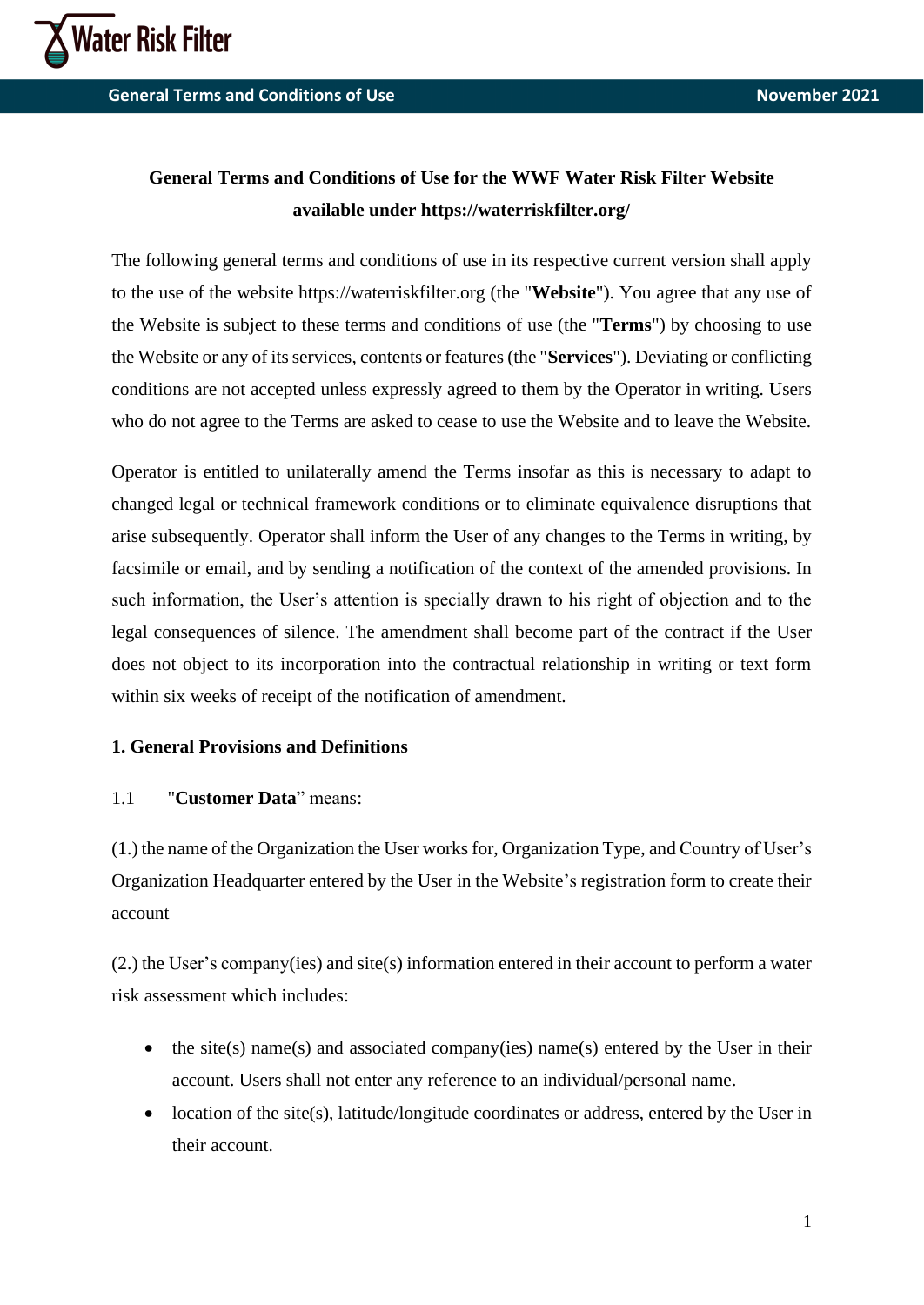

**General Terms and Conditions of Use November 2021 November 2021** 

- the industry sector and commodity (optional) of the site $(s)$  entered by the User in their account.
- the importance/materiality of the site(s) entered by the User in their account.
- the group name (optional) of the site(s) entered by the User in their account (optional feature to group sites in the portfolio for the User's analysis purposes).

All of the Customer Data have been provided by the User, in connection with the registration of the User to the Website and/or when entering company(ies) and site(s) information in their account to perform a water risk assessment, to WWF Germany and shall not contain any personal information.

1.2 **"Website**" means the online tool that enables registered Users to use the Explore, Assess, Respond and Value sections in the Website and which is available at https://waterriskfilter.org. Non-registered Users are able to only make use of the Services provided in the Explore and Value sections.

1.3 "**User**" is any person who visits the Website or who makes use of the Services provided on the Website, regardless of whether the person is acting for their own account or for the account of an Organization they represent or for the account of a third party. Both registered and non-registered users are considered as Users in this meaning. Users are sometimes also referred to in the Terms as "You" or "Your".

1.4 "**Personal data**" is any information relating to an identified or identifiable natural person (e.g., name, address, phone number, or email address).

1.5 Any standard business conditions of the User do not apply, regardless of whether or not the Operator expressly objects to them in a particular case.

1.6 The Operator offers the Services via the Website and exclusively in English language.

## **2. Operator**

2.1 The Website is operated and administrated by WWF Germany, a foundation under civil law, with address at Reinhardtstraße 18, 10117 Berlin, Germany (the "**Operator**"). Operator is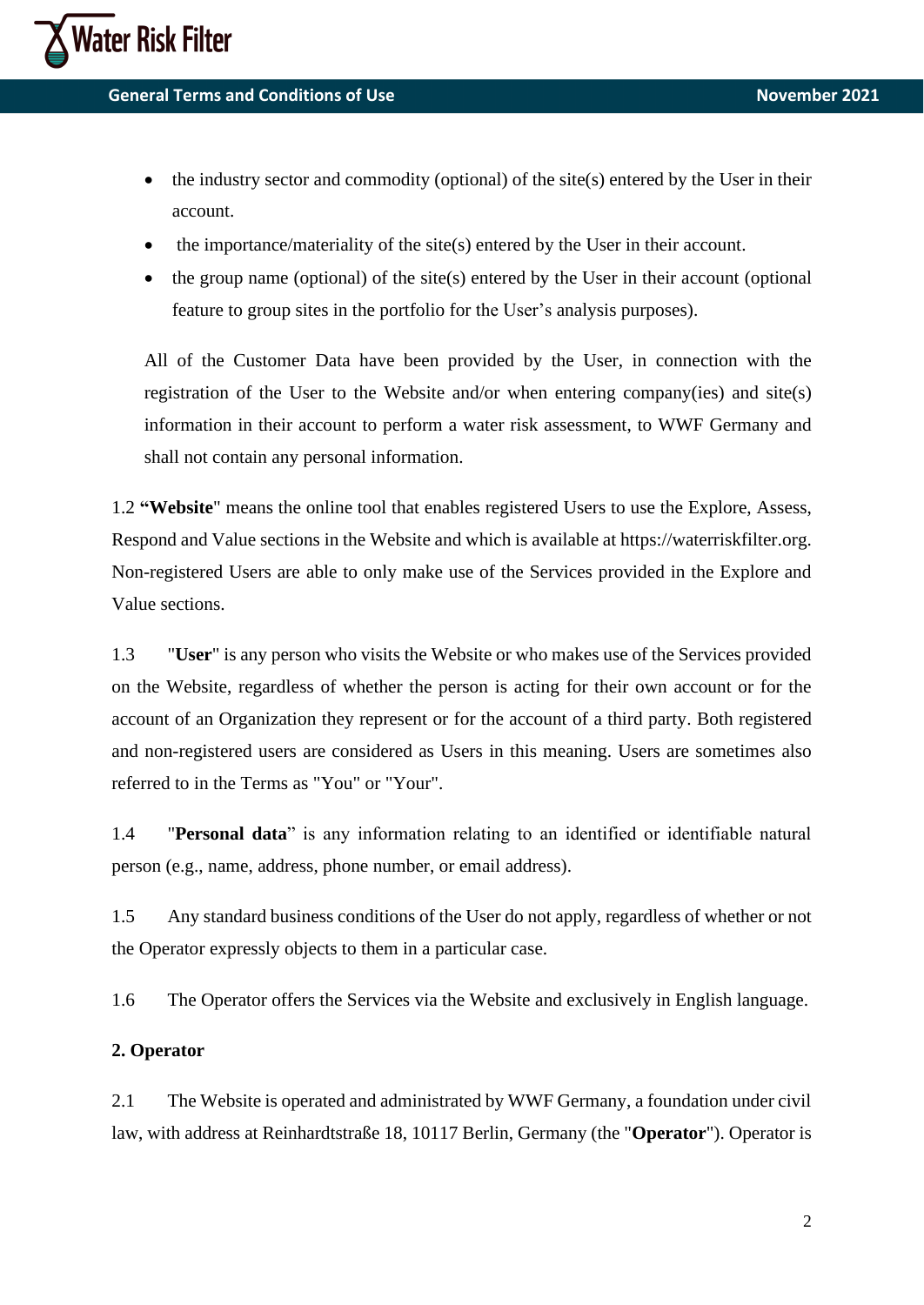

sometimes also referred to in the Terms as "we". You may contact the Operator by using the Your Feedback form provided in the Website's footer or in writing to the following address: waterriskfilter@wwf.de.

2.2 The Services on the Website are generally provided free of charge.

#### **3. Integral Part of Services Contract**

3.1 The Terms shall become an integral part of the services contract at the moment the User has taken note of the Terms and has agreed to them by choosing to use the Website or any of its Services.

3.2 You will be notified of amendments of these Terms in writing, per telefax or via email. If you do not object an amendment within six weeks after receipt of notification, the amendments shall be deemed as accepted by you. You will be separately made aware of the right of objection and the legal consequences of the reticence in the case of an amendment of the Terms.

#### **4. Registration and Admission to the Website**

4.1 Users that wish to use the Assess section to conduct a water risk assessment and the Respond section to identify recommended response actions need to create an account. Your registration for the Website will be made free of charge. To create an account, Users are required to enter a name (first name and surname), an email address, the name of the Organization the User works for or represents, Organization Type, and Country of User's Organization Headquarter. We recommend that Users register with their Organization email address, not their personal email address. For any information regarding the processing of personal data of Users please refer to our Privacy Policy which can be found [here.](https://waterriskfilter.org/assets/documents/WRF_Privacy_Policy.pdf) The User warrants that the details furnished by it to the Operator are true and correct and that the information provided shall not violate any third party rights or other trademark or rights to safeguard a name or public morals. You are obliged to keep the password secret and not to disclose it to third parties.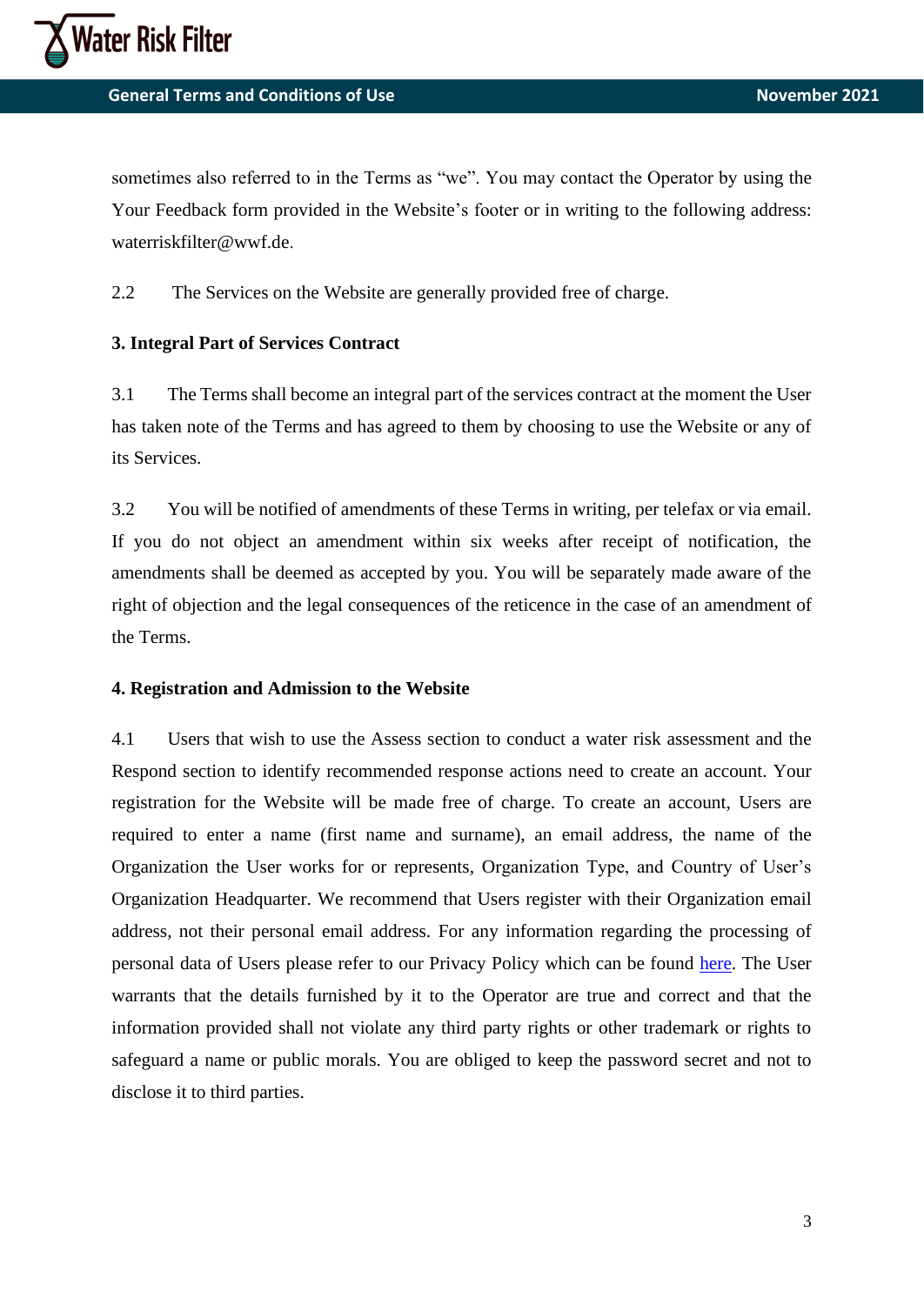4.2 You are responsible for any updated of information given in the registration process. All amendments can be made online under "My account" after the log in.

4.3 You can only use the Website upon registration and admission by the Operator.

4.4 The acceptance of the registration application for admission is made by an email of the Operator confirming admission. By notice of admission, a service agreement under the Terms is deemed formed for an unlimited time between Operator and User.

# **5. Processing and making available Customer Data to WWF Offices and in external publications and reports**

5.1 For any information regarding the processing of personal data please refer to our Privacy Policy which can be found [here.](https://waterriskfilter.org/assets/documents/WRF_Privacy_Policy.pdf)

5.2 The Operator will request the User in particular to provide certain Customer Data in the course of the registration process as well as to be able to conduct a water risk assessment. The User is free to provide these Customer Data, whether partially or complete.

With regard to the Customer Data, the User hereby grants consent as follows:

(a) The Operator may store and process the Customer Data provided in the course of the registration process, to enable Users to conduct a water risk assessment and receive recommendations, and relevant updates communicated by the User in respect thereof;

(b) **Sharing Customer Data with WWF Offices:** The Operator may share the Customer Data entered by the User and process the Customer Data to WWF Offices staff. This Customer Data will be used by WWF Offices staff to inform WWF's water stewardship engagement and strategy.

(c) **Publishing externally results from aggregated and anonymized Customer Data:** The Operator may also share in external facing publications and reports (e.g. Reports, Case Studies, Presentations, etc.) the Customer Data in an aggregated and anonymized form only, so that third parties are not enabled to trace to a specific User or company. The results of the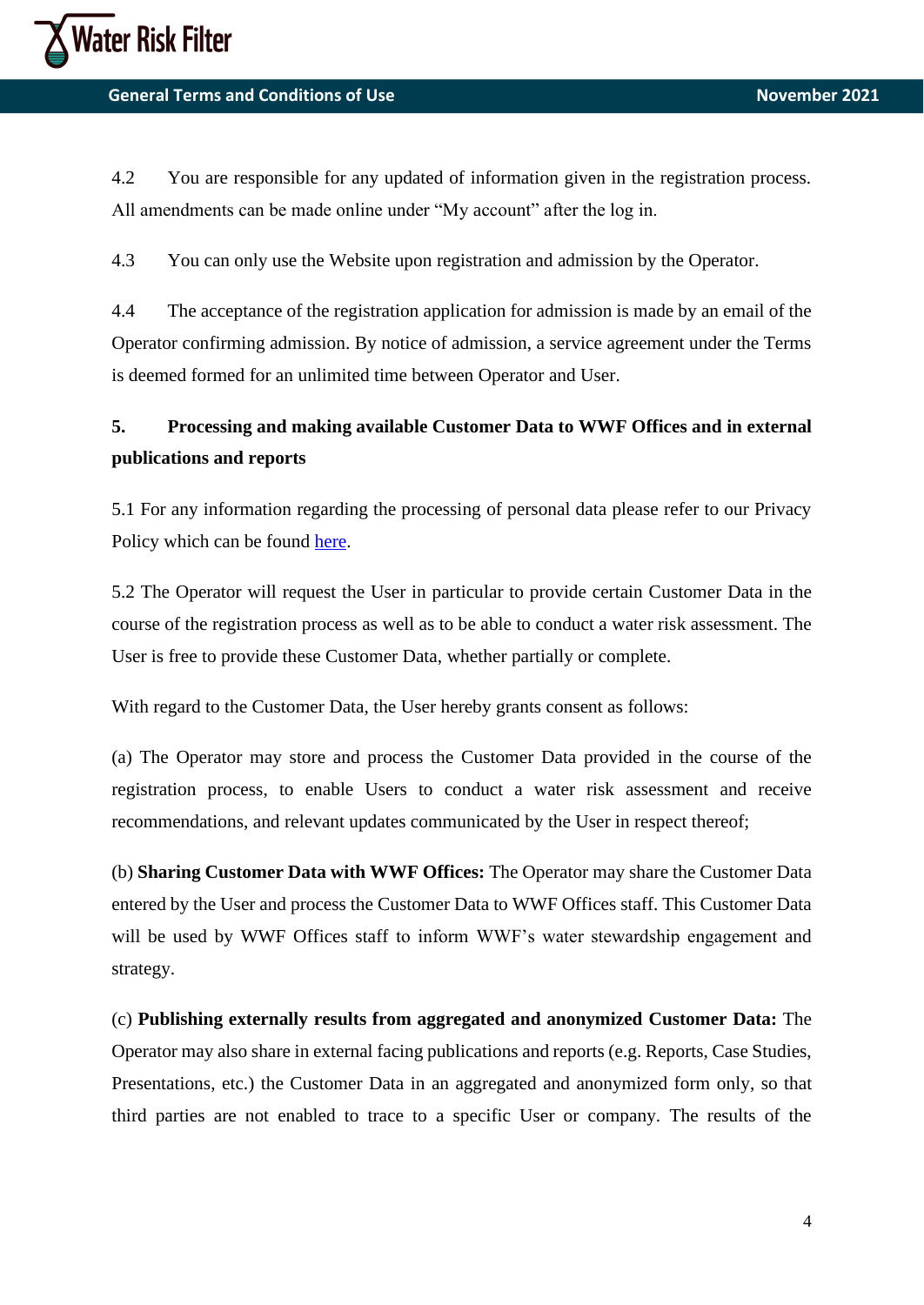aggregated and anonymized Customer Data provided in external facing publications is aimed at driving awareness and insights on corporate water risks.

5.3 By way of clarification, within the scope of application of § 1 German Trade Secrets Act (*Geschäftsgeheimnisgesetz*), hereinafter "**GeschGehG**" the Operator may only obtain, use and disclose the User's trade secrets within the meaning of Sec. 2 Nr. 1 GeschGehG according to the terms of Sec. 3, 4 and 5 GeschGehG.

## **6. Suspension or Termination of Website**

6.1 The Operator does not assume any warranty or liability for the functionality, stability or availability of the Website. The Operator does in particular not assume any warranty that the Services are available at a certain time. The Website is provided by Operator on an "as is" and "as available" basis.

6.2 While we endeavor to keep the information up to date and correct, we make no representations or warranties of any kind, express or implied, about the completeness, accuracy, reliability, suitability or availability with respect to the Website or the information, services, assessments, results, mitigation actions recommended, maps or related graphics contained on the Website for any purpose. Further, the Operator reserves the right, to change, amend or suspend the operation of the Website in whole or in part at its discretion at any time without notification for whatever reason. This also includes any Services that require prior registration.

## **7. Liability**

7.1 The use of the Website and its Services is at the User's own risk.

7.2 The Operator is liable for intent and gross negligence. Further, the Operator is liable for the negligent breach of obligations, whose fulfillment is essential to enable the ordinary implementation of the contract, whose reach jeopardizes the achievement of the purpose of the contract and on whose compliance you as a customer may rely on regularly. In the last mentioned case the Operator is only liable for the foreseeable, typical contractual damage.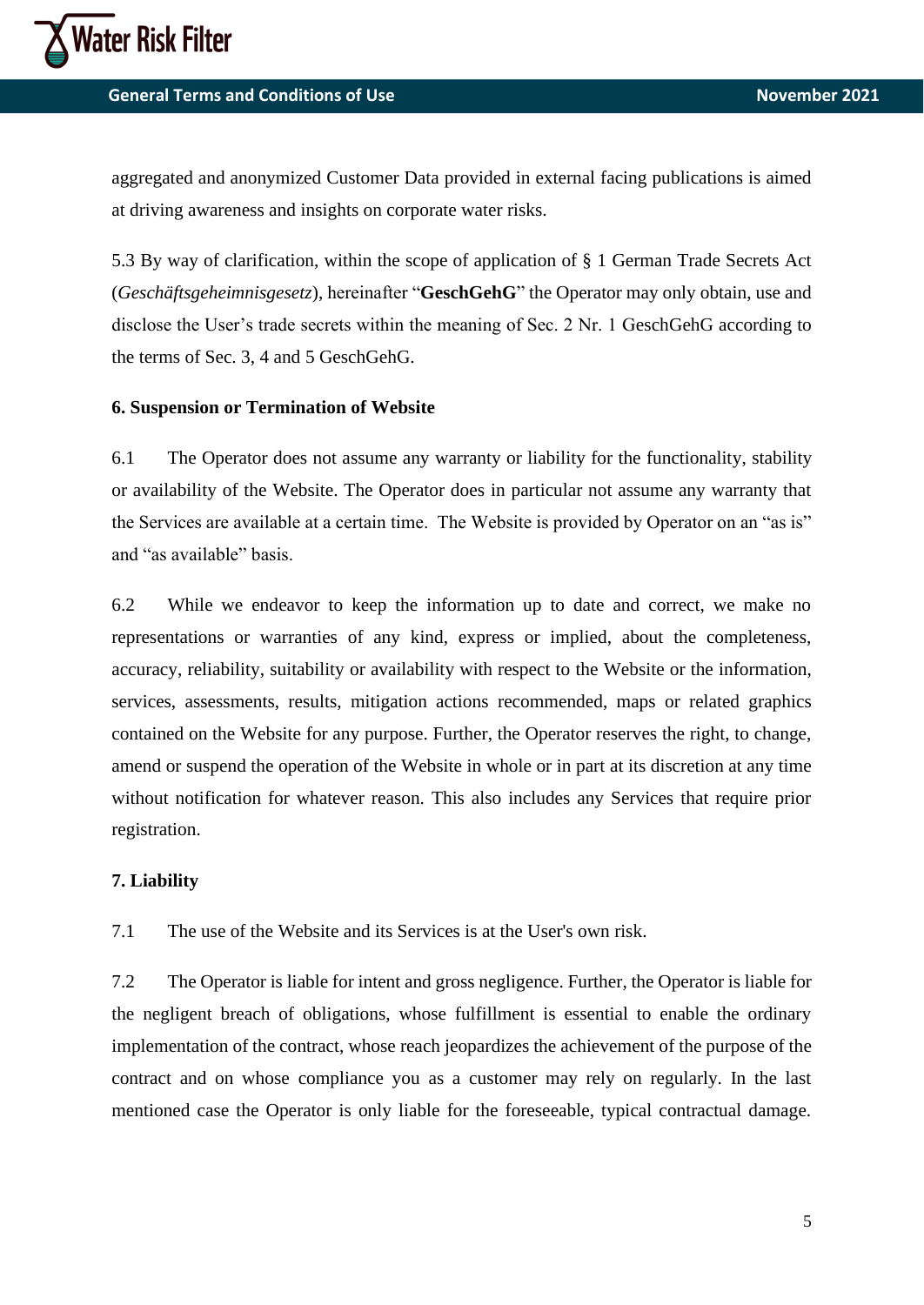

**General Terms and Conditions of Use November 2021 November 2021** 

Operator is not liable for slight negligent breach of other obligations than those mentioned in the above provision.

7.3 The abovementioned exclusions of liability do not apply in case of damage of life, body and health. The liability pursuant to the product liability remains unaffected.

7.4 Based on the current state of art, data communication via internet cannot be guaranteed to be error-free and/or available at any time. We are not liable for constant and continuous availability of the Website.

## **8. Intellectual Property Rights**

8.1 Any content provided by the Operator in connection with the Services of the Website, including but not limited to infographics, maps, logos, button-icons, pictures, glossaries, slides, digital downloads, videos or texts are protected rights, e.g. by copyright, and are either owned by the Operator or its licensors or suppliers (the "**Intellectual Property Rights**").

8.2 Any Services, Intellectual Property Right, content and material that are available on the Website are generally made available for the own personal, non-commercial use of the User and for the purpose of using the Website only. Users are generally prohibited from selling or modifying any of the Services, Intellectual Property Right, content or material of the Website as well as from copying, reproducing, displaying, publicly performing, downloading, posting, distributing, broadcasting or transmitting or otherwise using the Services, Intellectual Property Rights, contents or materials in any way for any public or commercial purpose without the explicit consent of the owner of the respective Intellectual Property Right.

8.3 Any commercial use of the Services, Intellectual Property Rights, content and material from the Website is strictly prohibited and the User agrees not to infringe or enable others to infringe any Intellectual Property Right or any other legally protected right.

## **9. Third Party Content**

The Website and Services provided by the Operator on the Website may contain services provided by third parties, including links to websites, content or other material that may be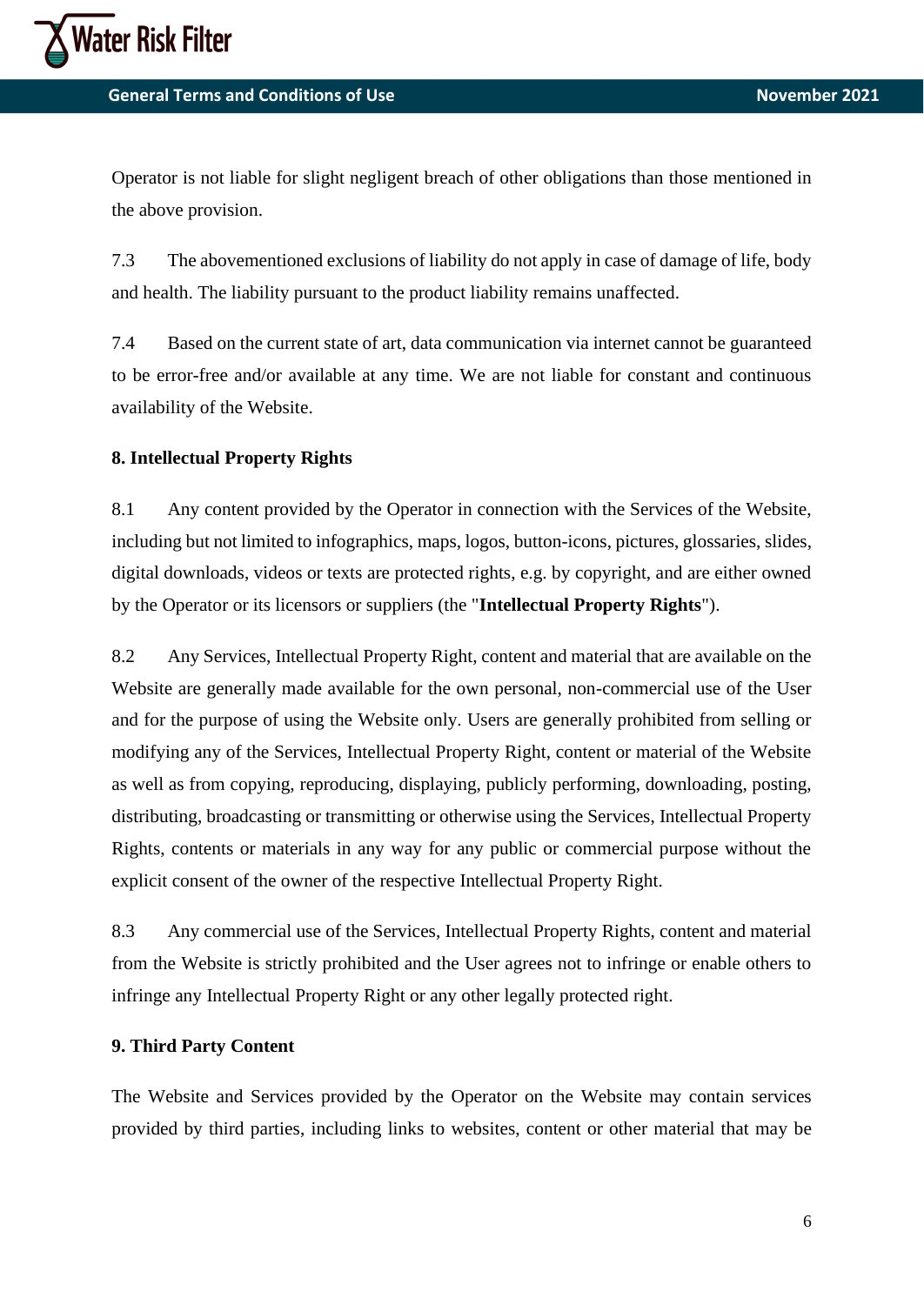**General Terms and Conditions of Use November 2021 November 2021** 

contained on such websites, or services of third parties solely for your convenience (the "**Third Party Content**"). The Operator has no influence on such Third Party Content and cannot be made responsible for Third Party Content. The inclusion of any link does not imply a recommendation or endorse the views expressed within them except as provided otherwise on the Website. Please inform the Operator if you think that a Third Party Content to which we have provided a link gives rise to civil or criminal liability. We will then evaluate whether to remove the reference to this Third Party Content. For any information regarding the processing of personal data in connection with Third Party Content please refer to our Privacy Policy which can be found [here.](https://waterriskfilter.org/assets/documents/WRF_Privacy_Policy.pdf)

## **10. Administrative borders used in the Water Risk Filter**

The Website contains information at administrative borders including national and sub-national level or country level. The terms "country", "nation", "national" or "province" do not imply any judgment on the legal status of a territory, or any endorsement or acceptance of disputed boundaries, on the part of WWF or the data providers. The views expressed are those of the authors and not necessarily those of WWF.

#### **11. Privacy Policy and Security**

The User is aware of inherent security risks of using a Website. In particular, the User is aware that there is the risk to all Users that data transmitted through public networks may be intercepted. For further information as well as the use of any personal data and the use by Operator of any cookies, please review our Privacy Policy available [here](https://waterriskfilter.org/assets/documents/WRF_Privacy_Policy.pdf) and our Cookie Policy available [here.](https://waterriskfilter.org/assets/documents/WRF_Cookie_Policy.pdf)

#### **12. Jurisdiction and Applicable Law**

12.1 The Terms and the use of the Website shall be governed by the laws of Germany under the exclusion of the UN Convention on the International Sale of Goods (CISG), without prejudice to any mandatory conflict of law provisions.

12.2 The courts in Berlin shall have exclusive jurisdiction in respect of all disputes arising out of or in connection with these Terms and the use of the Website.